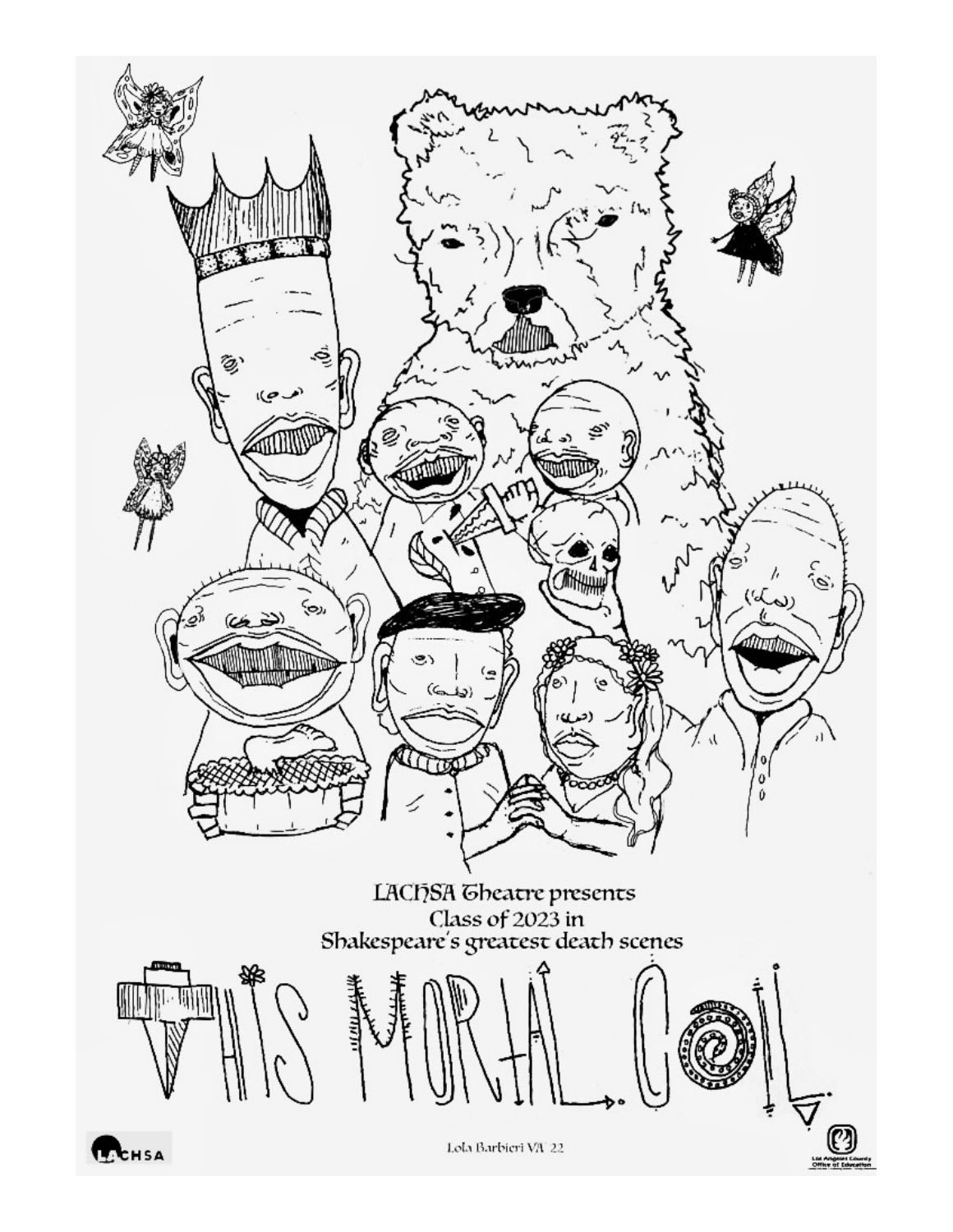*Los Angeles County High School for the Arts Theatre Department presents* 

# **This Mortal Coil Second Year Project**

Shakespeare's Greatest Death Scenes

## **CREW**

| Christopher Fairbanks & Elisa Surmont |
|---------------------------------------|
|                                       |
|                                       |
|                                       |
|                                       |
|                                       |
|                                       |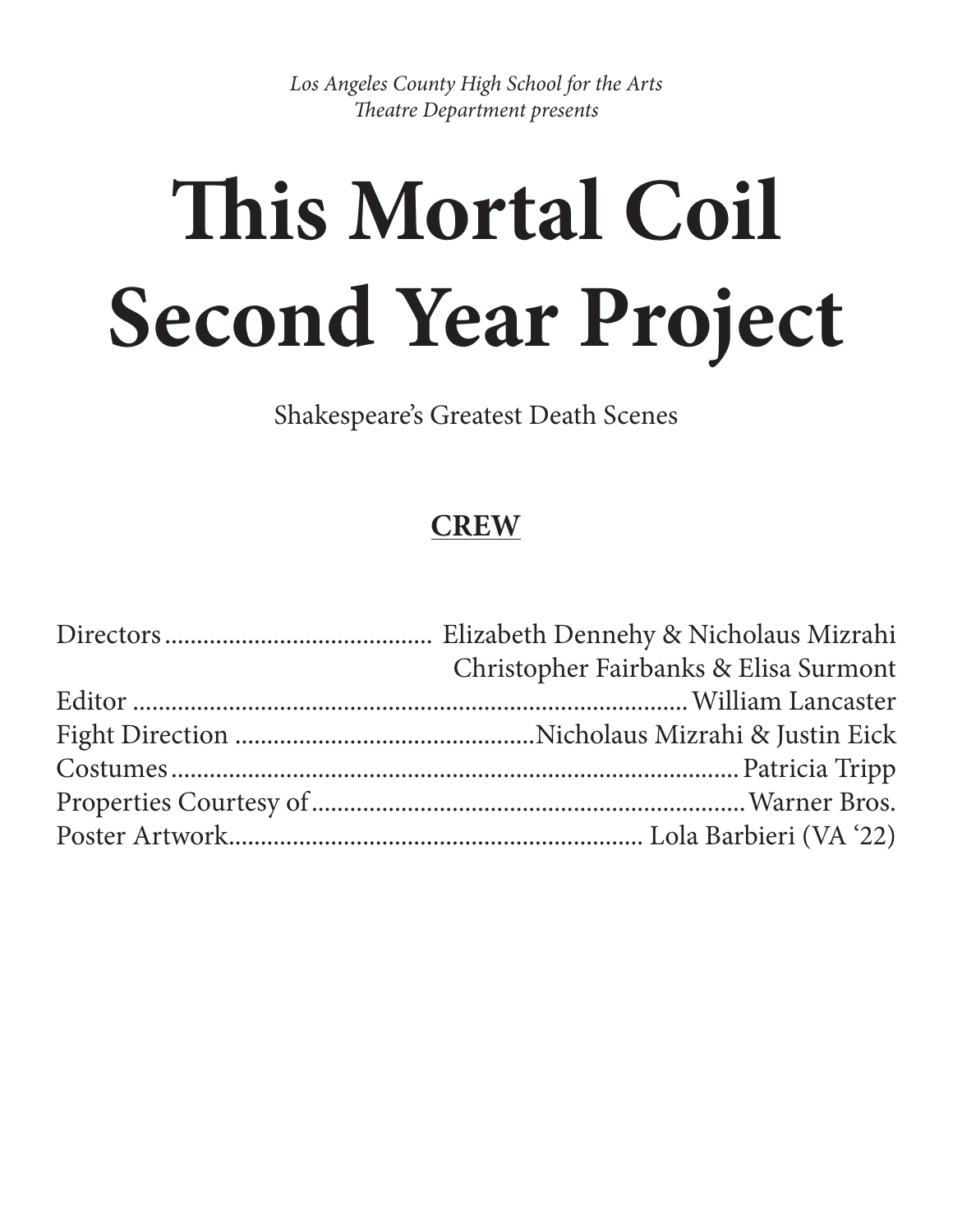## **Run Order:**

*Romeo and Juliet* Naturela Gough & Raphael Fort

*King Henry IV Part I* Fiona Burgos & Jacksyn Toppenberg

> *King Henry V* Marielle Rose

*King Henry VI Part I* Jemma Lawler & Charlotte Gallagher

> *King Henry VI Part I*  Charlotte Gresham

*King Richard III* Jace Izuno, Hailey Lee, Henry McLaughlin

*Julius Caesar* Victoria Beristain, Fiona Burgos, Samuel Christian, Cali Dent, George Zemla

*Antony and Cleopatra*  Jordan Copeland, Hailey Lee, Marielle Rose

> *Macbeth* Aidan Donnelly & Journi McGee

*Titus Andronicus* Sullivan Abrams, Maya DeSousa, Charlotte Gresham, Jack Healey, Jemma Lawler, Grace O'Neil, Paul Zenas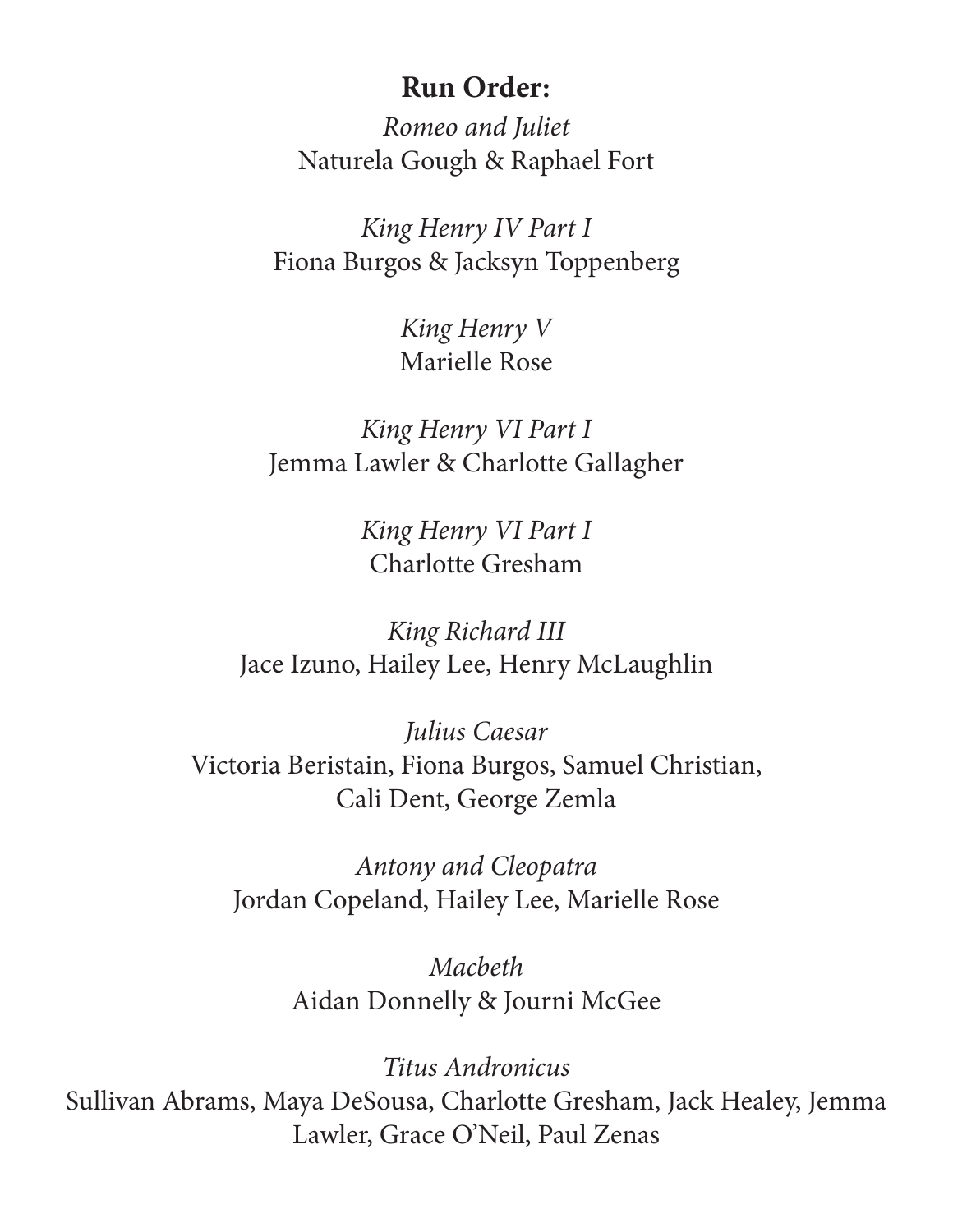## **Run Order:**

*Winter's Tale* Maya DeSousa & Grace O'Neil

*King Lear*  Jack Healey, Hailey Lee, Mahyan Lynch, Jack Shepherd

> *Romeo and Juliet* Sullivan Abrams, Raizoh Lippit, Abigail Noyola, Jack Shepherd

*Hamlet* Milly Aboutboul, Aidan O'Connor, Alexander Delgado, Abigail Noyola, Jack Shepherd, Pilar Wong

*Othello*  Keelan Copely, Emily Liao, Esmé Nix, Myles Williamson

 *A Midsummer Night's Dream* Charlotte Gallagher, Litzy Grande, Jemma Lawler, Abigail Noyola, Ryan Rector, Dylan Robertson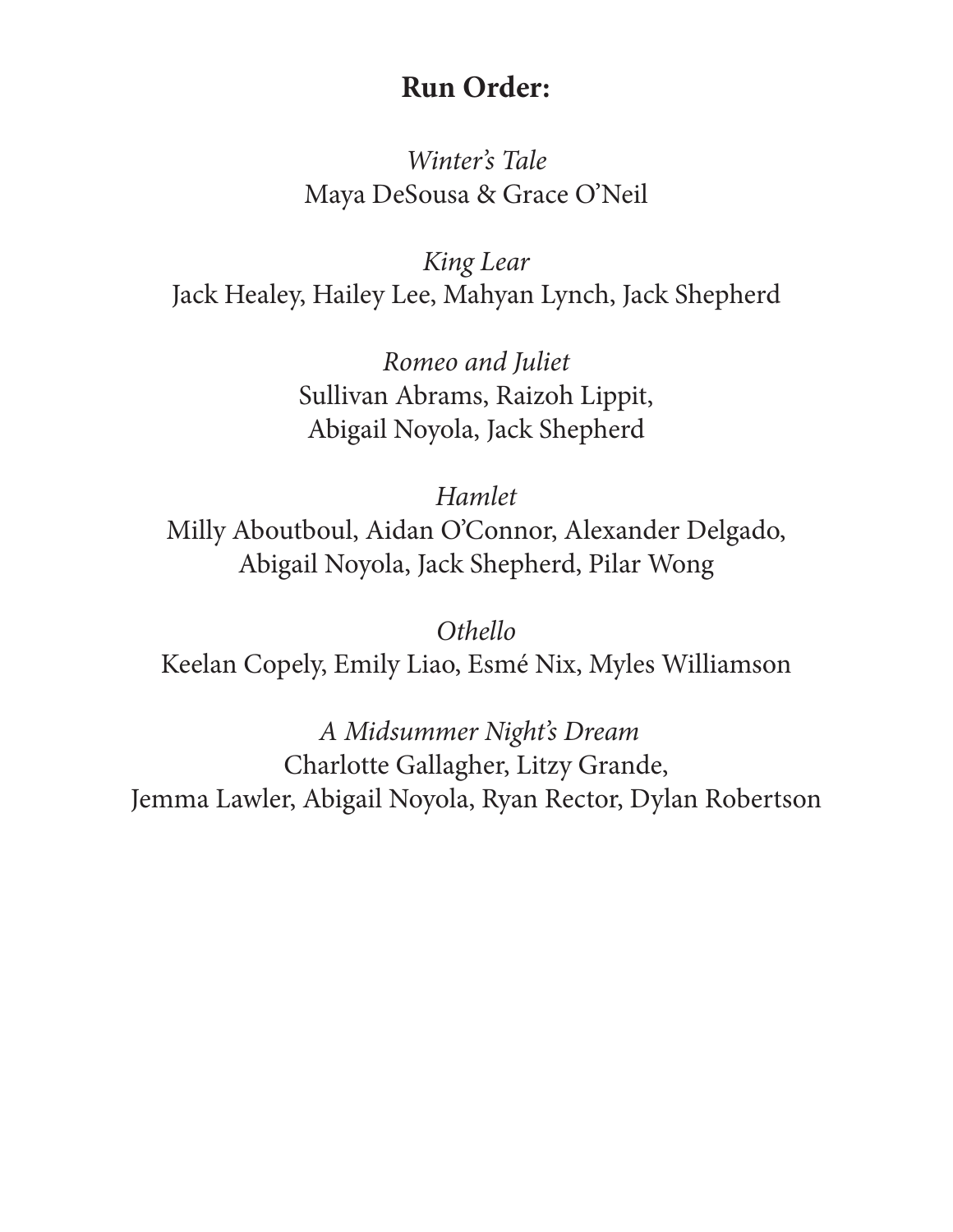## **SPECIAL THANKS TO:**

LACHSA Foundation LACHSA Administration Lois Hunter Allison Andreas Lachsa Theatre Parents Jonathan Dhauw Lorelei McCullough Kate Beyda/New Line Robert Greenfield/Warner Bros. Properties Justin and Madison Eick Rob Myles and The Show Must Go Online The Reduced Shakespeare Co. Johnny Benson Dominic Domenghini Mckenzie Franklin Andrea Tupas LA County Board of Supervisors BCM Foundation Well Why Not Foundation William C. Bannerman Foundation Ralph M. Parsons Foundation California Arts Council Kenneth T. and Eileen Norris Foundation Broccoli Foundation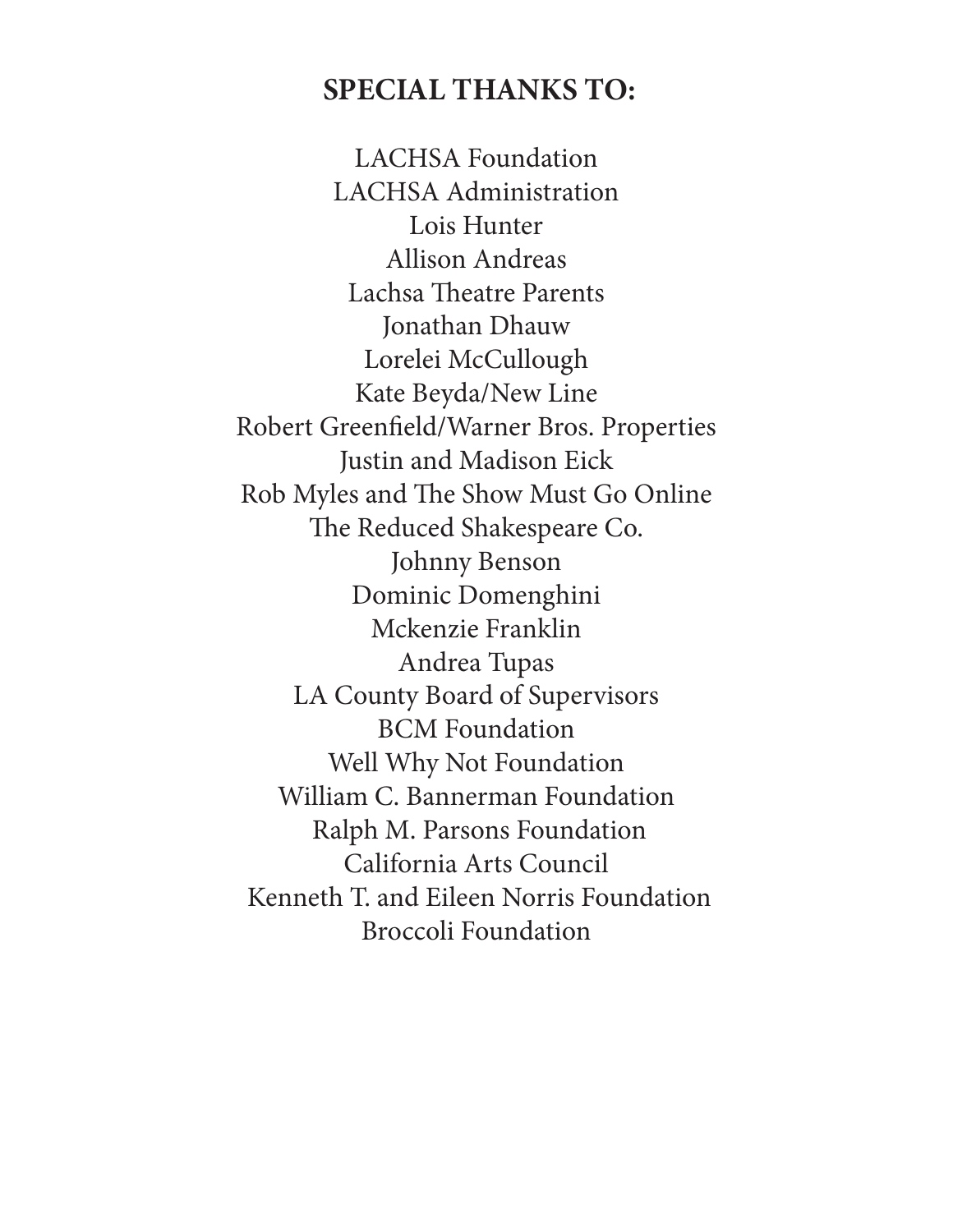## **MARK YOUR CALENDAR FOR THE UPCOMING THEATRICAL PERFORMANCES**

Spring Season Play - *The Bald Soprano* April 9th, 2021 at 7:30 PM

> *First Year Project* April 30th, 2021 at 7:30 PM

4th Year Company - One Acts May 7th, 2021 at 7:30 PM

*Paying It Foward* - LACHSA Musical Theatre May 21st at 7:30 PM